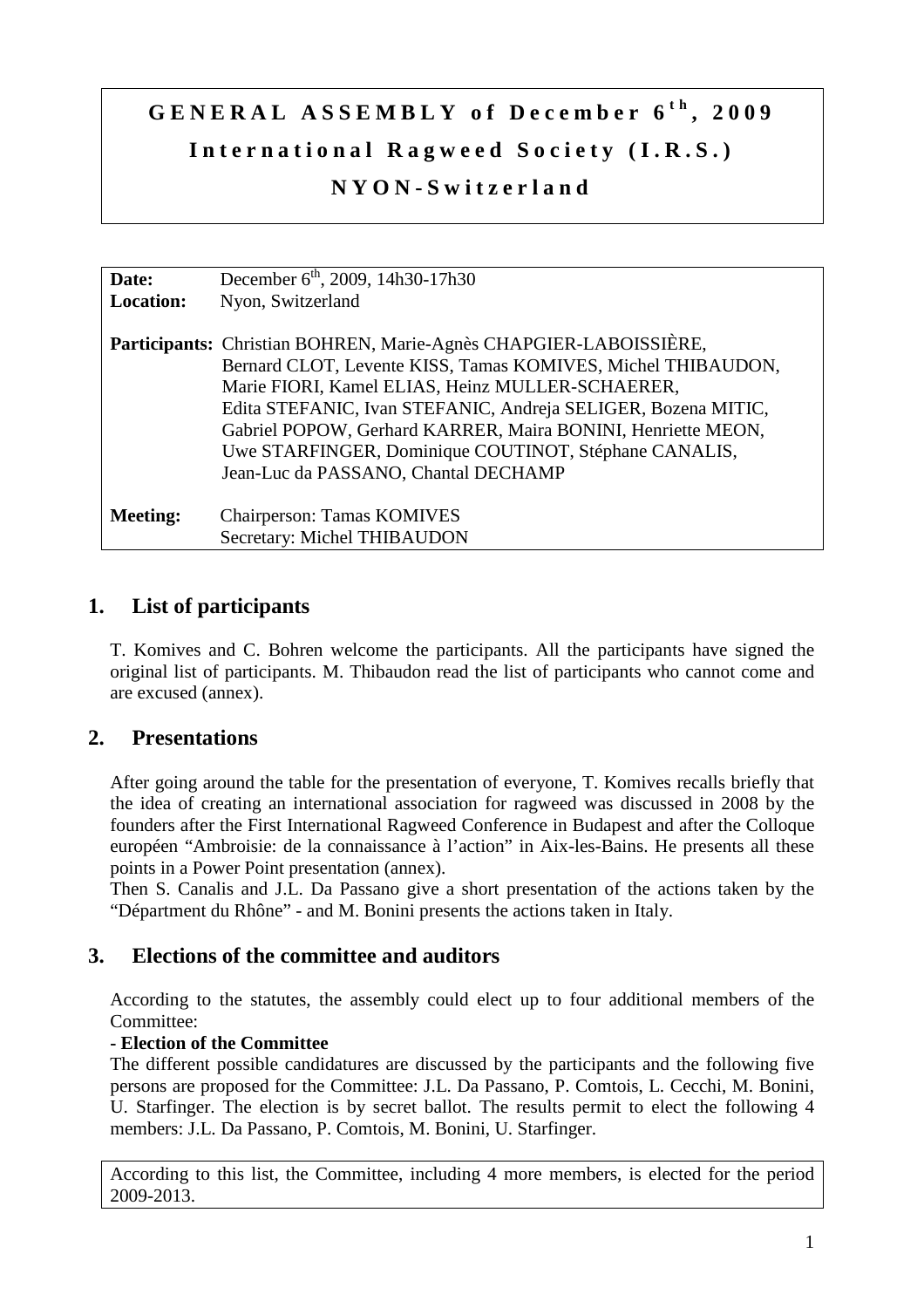#### - **Election of the auditors**

As Paul Comtois was previously elected as Auditor and is now in the Committee, the members elect a new Auditor: Ivan Stefanic. Vote for a deputy Auditor: Andreja Seliger.

The Auditor and the deputy Auditor were elected unanimously for the period 2009-2011.

## **4. Membership fees**

C. Bohren, as Treasurer, presents the memberships fees which are:

Individual members  $10 \in$ Students/pensioners  $(>= 65$  years old) 50% reduction Collective bodies minimum  $100 \in$ The treasurer then collects the fees from the participants and gives them a quittance for 2010.

## **5. Development of activities of the Society**

For the development of the Society the participants express their hope that the number of members increases rapidly and that working groups should be created and start developing activities.

#### **Working Group (WG) Proposals:**

**Biological control:** D. Coutinot, L. Kiss,

**Integrated management:** C. Bohren, K. Elias, G. Popow, E. Stefanic, T. Komives **Biology of ragweed (ecology, genetics, etc.):** E. Stefanic, L. Kiss, B. Mitic, K. Elias, G. Karrer, U. Starfinger, A. Seliger, H. Méon

**Pollen and allergy / health impact:** A. Seliger, B. Mitic, M. Thibaudon, E. Stefanic, C. Déchamp, M. Bonini, B. Clot

**Financial impact (costs of ragweed):** I. Stefanic, A. Chapgier, M. Bonini, T. Komives, J.L. Da Passano

**Communication and education:** M. Bonini, C. Déchamp, M. Thibaudon, A. Seliger, B. **Mitic** 

**Regulation - International collaboration (official):** J.L. Da Passano, T. Komives, M. Fiori, M.A. Chapgier, U. Starfinger, D. Coutinot

**International conferences:** M. Fiori, J.L. Da Passano, I. Stefanic, B. Clot, C. Bohren **Databases, mapping:** C. Bohren, E. Stefanic, B. Mitic, G. Karrer, K. Elias, U. Starfinger, H. Méon, C. Déchamp

The president thanks the participants for the proposed working groups and says that their membership is not limited. The next Committee meeting will approve these WGs. The most important point is that they have to start their activities as soon as possible. Formally, according to the statutes, the WGs (and then their members) are nominated by the Committee, and their tasks have to be defined in a tasks description. The WGs are supposed to report at least every six month to the Committee (this report can be quite short). The president thinks that it would be important to know from each WG who is the "chair" or "contact" person. So the President and the Secretary would like to be informed shortly of the name of this contact person for each group.